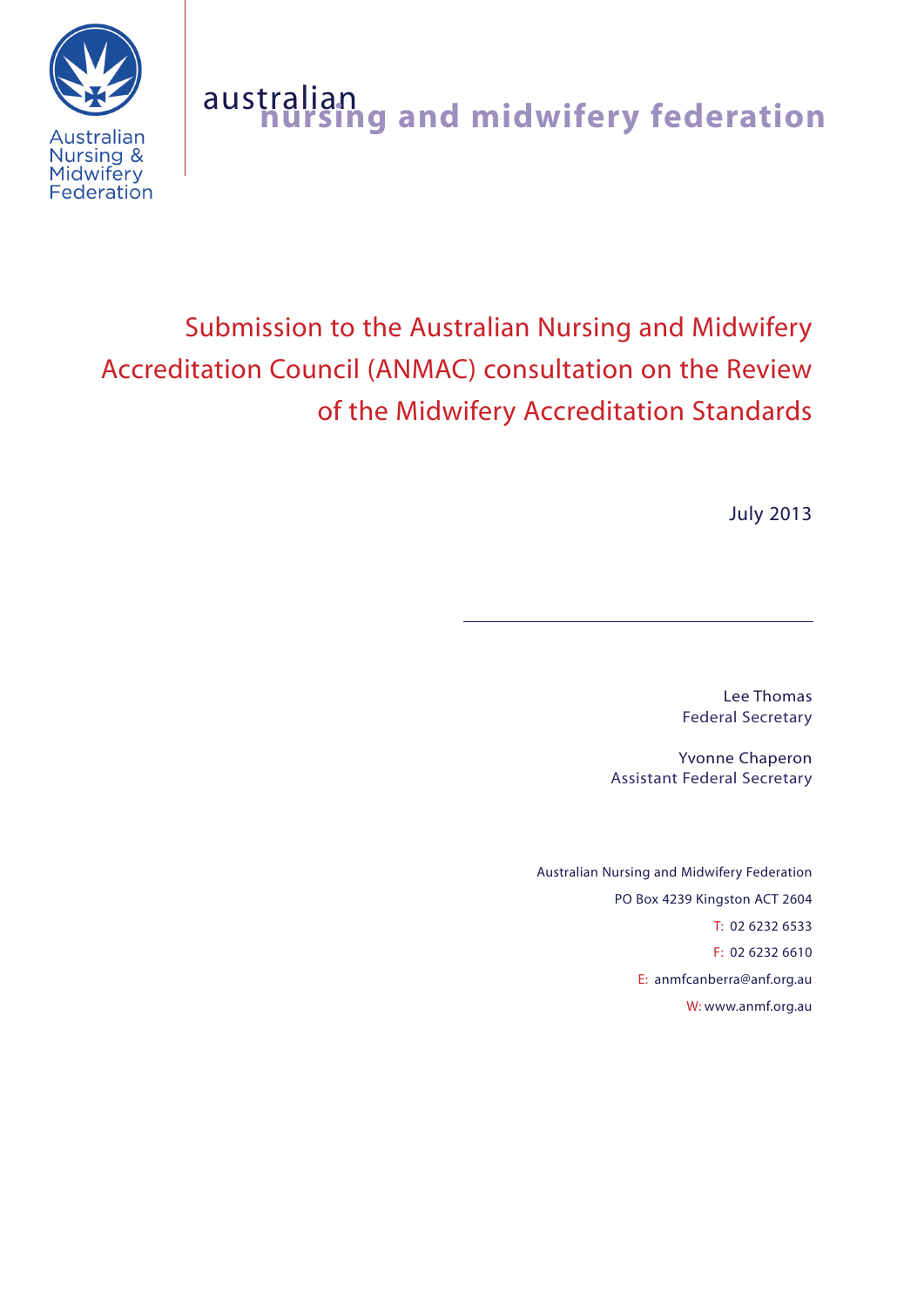# 1. Introduction

Established in 1924, the Australian Nursing Federation (ANF) is the largest professional and industrial organisation in Australia for nurses and midwives, with Branches in each State and Territory of Australia. Reflecting membership from both the nursing and midwifery professions, the Federation has recently changed its name to the Australian Nursing and Midwifery Federation. The core business of the ANMF is the professional and industrial representation of our members and the professions of nursing and midwifery.

The union has membership of over 230,000 nurses, midwives and assistants in nursing. Members practice in a wide range of settings across urban, rural and remote locations, in both the public and private health and aged care sectors.

The ANMF takes a leadership role for the nursing and midwifery professions by participating in the development of policy relating to: nursing and midwifery practice, professionalism, regulation, education, training, workforce, and socio-economic welfare; health and aged care, community services, veterans' affairs, workplace health and safety, industrial relations, social justice, human rights, immigration, foreign affairs and law reform.

Safe and competent care for birthing women and their babies in Australia is of paramount importance. The ANMF supports the Five Year Vision set out in the National Maternity Services Plan 2011:

*Maternity care will be woman centred, reflecting the needs of each woman within a safe and sustainable quality system.1*

It is imperative that the accreditation system ensures that midwifery education and subsequently registered midwives have the capability to provide all aspects of maternity care.

The ANMF has had a long standing interest in the preparation of midwives for practice. This has been demonstrated through the significant role we continue to play in the development and review of accreditation standards for nursing and midwifery programs. Given our keen interest in this area, the ANMF welcomes the opportunity to participate in the current review of the midwifery accreditation standards to ensure that all Australian women have available to them a competent and accessible midwifery workforce.

The ANMF applauds the Australian Nursing and Midwifery Accreditation Council's (ANMAC) endeavour to acknowledge and safe guard the discreteness of both the nursing and midwifery professions, whilst seeking consistency and commonality of accreditation standards wherever possible.

The commentary to follow is in response to the matters raised in the ANMAC *Review of the midwifery accreditation standards: First Consultation Paper.*

*<sup>1</sup> National Maternity Services Plan, Commonwealth of Australia, 2011. piii*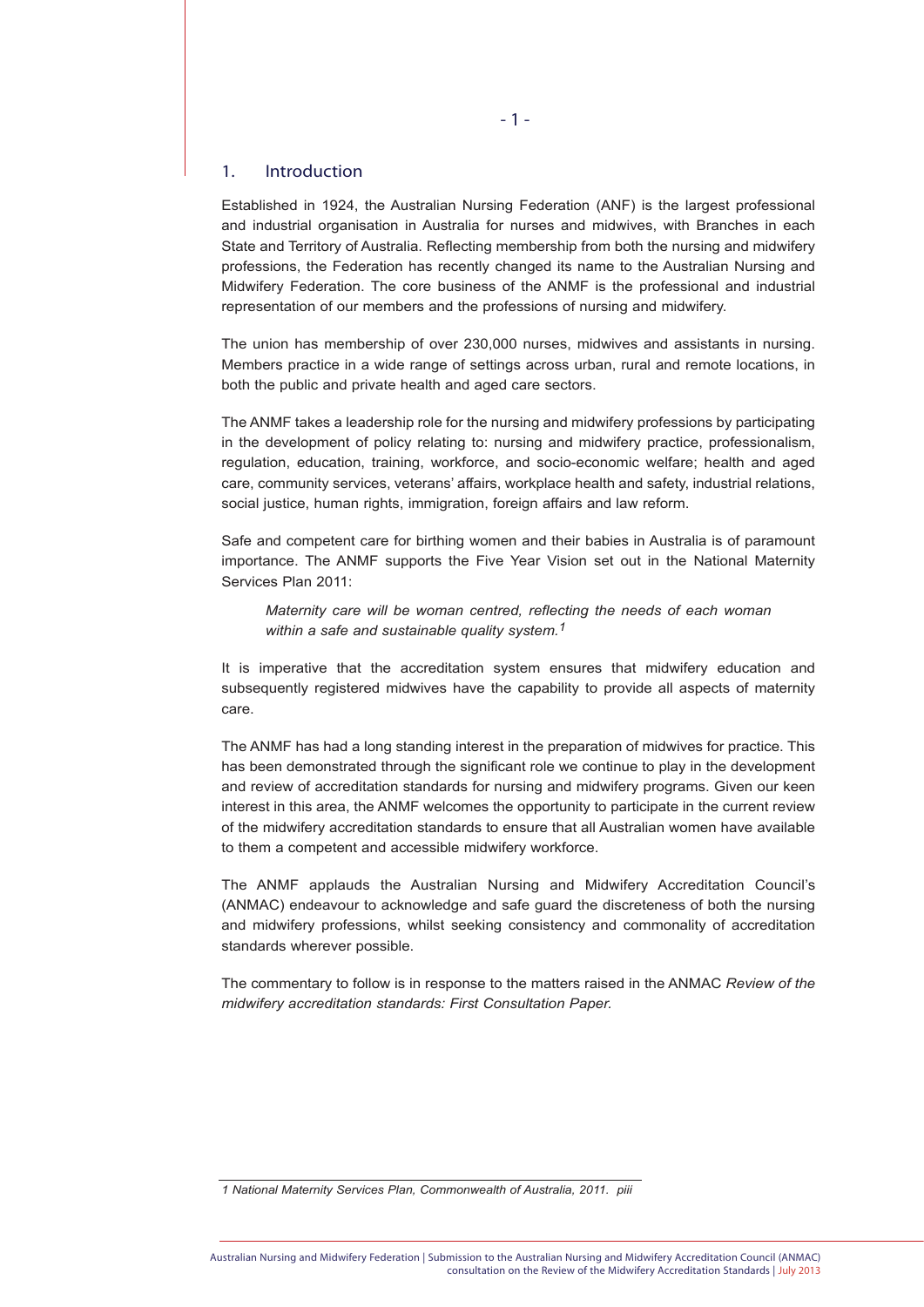## 2. General Response to the Consultation Paper

The following statement in the Consultation Paper is fully supported by the ANMF:

*The objective of entry level programs is to ensure graduates are able to meet the NMBA approved competencies to practice safely and competently in the context of the current Australian health environment (p.3).*

The ANMF wishes to highlight and make commentary on points made in the Consultation Paper.

Points made on page 7:

• The increasing maternal age of women, and the increasing incidence of maternal obesity, and rates of chronic illness, referred to in the Paper are an important indicator of the requirement for the Australian midwifery workforce to be multi-skilled, with an ability to provide all levels of maternity care.

• The ANMF supports the ongoing development of continuity models of midwifery care. We consider access to a known midwife ought to be available for all pregnant and birthing women regardless of the presence of clinical risk factors.

• Health Workforce Australia has demonstrated that the midwifery workforce is in balance and predicts that it will remain so until 2025.

• ANMF members have advised that: single registration midwives have greater difficulty accessing employment than dual registration midwives; and single registration midwife graduates experience more difficulty accessing a "graduate year" transition to practice program.

• The Consultation Paper states that there are "increasing numbers of registered midwives without a nursing registration". Whilst this is correct, the percentage of registered midwives without nursing registration remains very low. It should be noted that currently in Australia the cohort of practicing midwives without nursing registration is approximately 7% of the midwifery workforce.2

Points made on page 10:

• This section of the Paper refers to alignment between the ANMAC *Midwifery Accreditation Standards* and the World Health Organisation (WHO) *Global Standards for the initial education of professional nurses and midwives*. The ANMF questions the need for this alignment and notes that this requirement is not made of the *Registered Nurse Accreditation Standards 2012*.

• In the absence of any evidence, it is noted that the development of the ANMAC draft *Midwifery Accreditation Standards* has relied on minimum practice requirements used by New Zealand and the United Kingdom (UK). The ANMF contends that Standards in existence and utilised for course accreditation prior to changes made in 2010, produced competent, safe midwives for the Australian context.

*<sup>2</sup> NMBA News for Nurses and Midwives Issue 5 – July 2013 p3*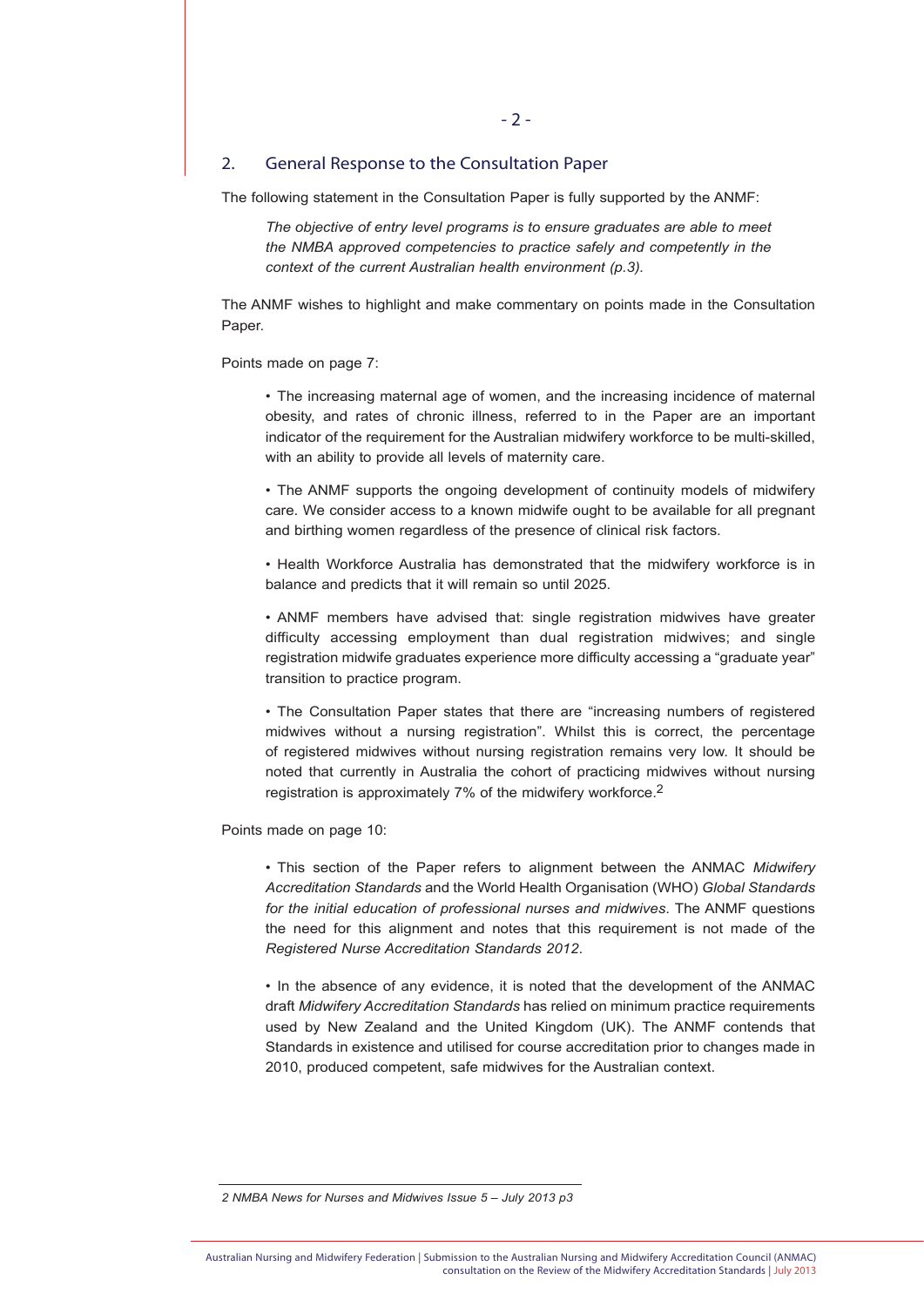Point made on page 14:

Research from the UK in relation to continuity of care experiences is quoted here. It must be noted that population density in most parts of Australia is significantly different to the UK. making the achievement of continuity experiences in Australia subject to extensive travel.

Point made on page 19:

The UK, New Zealand and the International Council of Midwives (ICM) pre-registration midwifery program standards are used in this section as the baseline for discussion on the length of program and the ratio of practice to theory. The ANMF contends that there should be no ratio of theory to practice as there is no evidence to support this approach. There is risk, if the ratio is relied upon, of a reduction in theory hours to achieve equivalence with clinical hours, thereby reducing the overall hours in a program. Stipulating minimum practice requirements is enough of a safety net to ensure that adequate clinical preparation will be provided without compromising the potential theoretical component of the program.

#### Point made on page 26:

The paper states that Direct entry midwifery programs were, in part, developed with the aim to improve workforce flexibility. The ANMF maintains this has not occurred. Rather, workforce flexibility has been achieved through the continuing provision of the dual degree and postgraduate pathways for registered nurses to midwifery registration. The ANMF is not aware of evidence which indicates that Bachelor of Midwifery courses will experience significant growth in Australia during the next 10 years.

# 3. Specific Response to Consultation Paper Questions

## Question 1:

# Demographics of Australian Nursing Federation members

The ANMF holds the largest membership of registered midwives and student midwives in the country. Subsequently, as noted above, the Federation has recently taken the necessary steps to amend our name, to reflect this cohort of our membership, to the Australian Nursing and Midwifery Federation (ANMF).

In March 2013,<sup>3</sup> the total number of registered midwives in Australia was 35,808. Of these registrants, 2,629 hold midwife only registration. The remaining 33,179, hold dual registration as a nurse and midwife. The ANMF currently has over 19,000 members registered as midwives.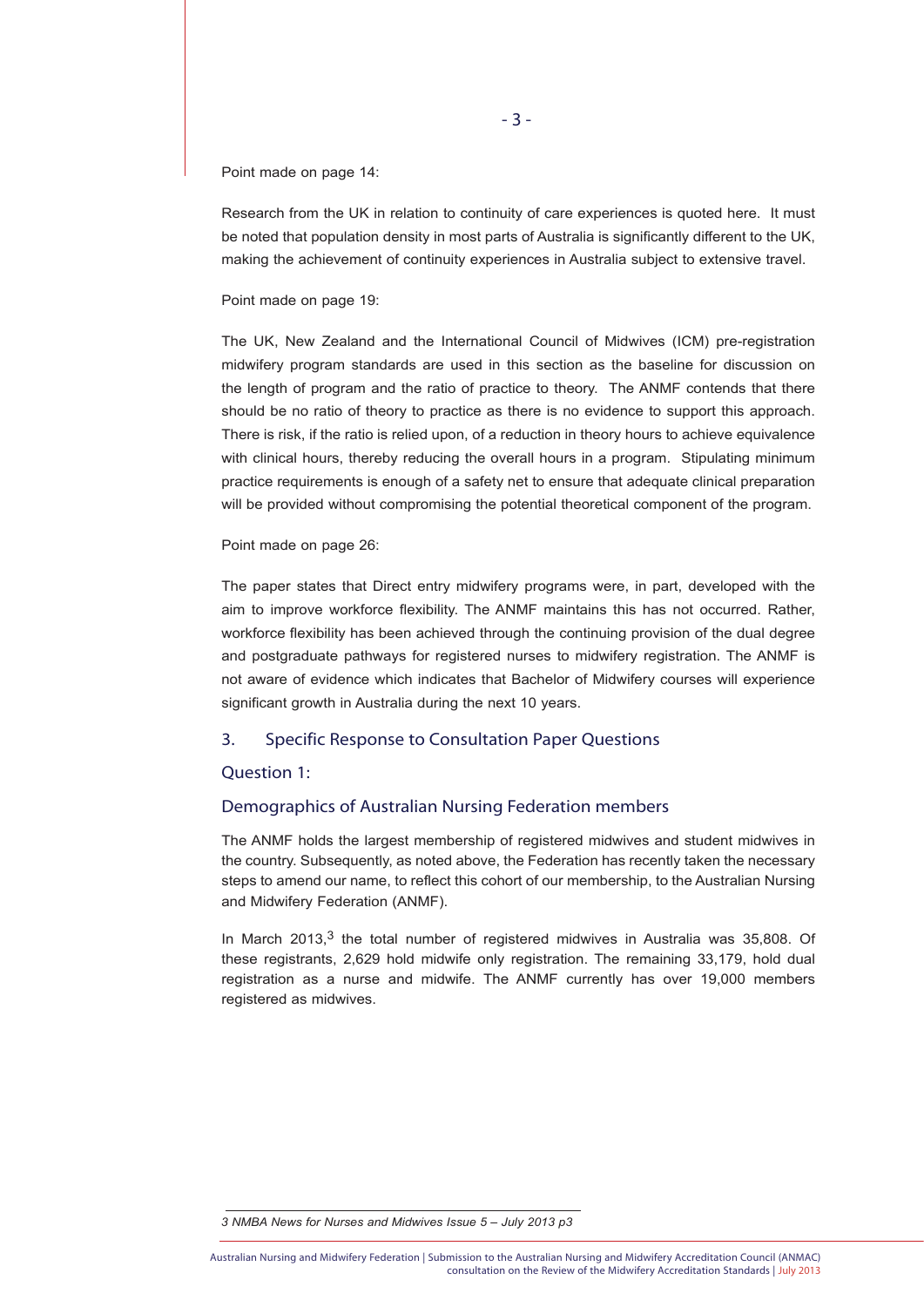# Question 2:

**Version 1 DRAFT midwifery accreditation standards.**

**PROPOSED CRITERIA for enabling intraprofessional and interprofessional learning. (Criteria 2.4 (i) and (h); 3.5 and 8.4)**

**The program provider demonstrates:**

- **• Teaching and learning approaches that:**
	- **o promote emotional intelligence, communication, collaboration, cultural safety, ethical practice and leadership skills expected of registered midwives**
	- **o incorporate an understanding of, and engagement with, intraprofessional and interprofessional learning for collaborative practice.**
- **• Opportunities for student interaction with other health professions to support understanding of the multi-professional health care environment and facilitate interprofessional learning for collaborative practice.**
- **• Each student is provided with a variety of midwifery practice experiences with opportunities for intraprofessional and interprofessional learning and the development of knowledge, skills and behaviours for collaborative practice.**

Q2: Are the above criteria collectively appropriate to enable intraprofessional and interprofessional learning?

#### **ANMF Response:**

a) Yes, these criteria are appropriate, but we suggest the following amended wording as enhancements:

The program provider demonstrates:

- Teaching and learning approaches that:
	- o promote emotional intelligence, communication, collaboration, cultural safety, ethical practice and leadership skills expected of registered midwives **whilst maintaining maternal and foetal well-being (both physical and environmental)**
	- o incorporate an understanding of, and engagement with, intraprofessional and interprofessional learning for collaborative practice.
- **That each student is provided with the opportunity for** interaction with other health professions to support understanding of the multi-professional health care environment and facilitate interprofessional learning for collaborative practice.
- **That each student is provided with the spectrum of midwifery practice experiences within all settings (including tertiary level maternity care) giving** opportunities for intraprofessional and interprofessional learning and the development of knowledge, skills and behaviours for collaborative practice.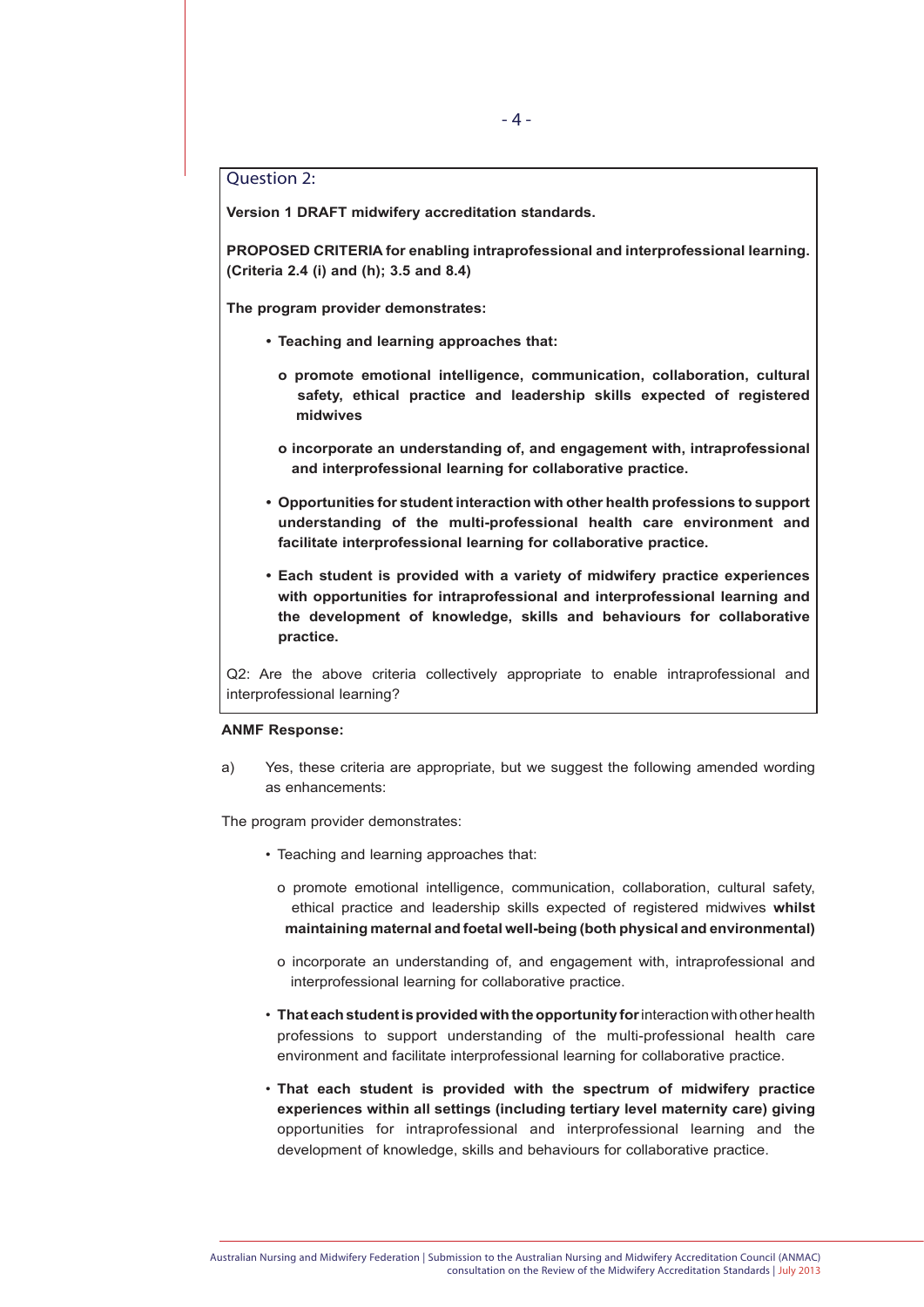The ANMF considers it is essential to maintain a midwifery and medical workforce who can work co-operatively in a seamless manner. The New Zealand experience has indicated a need for ongoing communication between midwives and medical officers, as seen in the following quote:

*…there is extensive literature around the need for effective teamwork in order to provide safe and effective healthcare. Midwives and obstetricians are frequently required to work closely together in order to deliver safe and high quality maternity services for women.*4

# Question 3:

**Version 1 DRAFT midwifery accreditation standards.**

**PROPOSED CRITERIA to guide development of midwifery student competency across all-risk models of midwifery care. (Criteria 8.3, 8.4, 8.5 and 8.6)**

**The program provider demonstrates:**

- **• Midwifery practice experiences provide timely opportunities for experiential learning of curriculum content that is progressively linked to the attainment of the current National Competency Standards for the Midwife.**
- **• Each student is provided with a variety of midwifery practice experiences with opportunities for intraprofessional and interprofessional learning and the development of knowledge, skills and behaviours for collaborative practice.**
- **• Effective and ethical recruitment processes that enable women to participate freely in the continuity of care experiences for students, and enable students to engage readily with women who consent to participate.**
- **• Clearly articulated models of supervision, support, facilitation and assessment are in place, including for continuity of care experiences, so students can achieve the required learning outcomes and current National Competency Standards for the Midwife.**

Q3: Do the above criteria collectively provide sufficient guidance for curriculum design and planned midwifery practice experience placement to develop student competency in midwifery practice across all-risk models of care?

#### **ANMF Response:**

The ANMF agrees these standards provide guidance to develop midwifery student competence across all-risk models of care but **only** if clarification and definitional changes are made as per the following commentary.

The ANMF is concerned that no definition exists for "all-risk models of midwifery care". The ANMF suggests the following as a definition or alternative wording: "midwifery practice for all pregnant and birthing women, including those with complex pregnancy care needs".

The words 'continuity of care' and 'continuity of carer' need to be defined. Our interpretation is that 'continuity of care' means care is ongoing, coordinated with the woman and the health professional providing the care at the time of presentation, as per the care plan. Whereas, 'continuity of carer' allows for the **same** person to provide the care, in collaboration with the woman.

*<sup>4</sup> Wellington Area Maternity Review Report for Ministry of Health – October 2008 p. 38.*

Australian Nursing and Midwifery Federation | Submission to the Australian Nursing and Midwifery Accreditation Council (ANMAC) consultation on the Review of the Midwifery Accreditation Standards | July 2013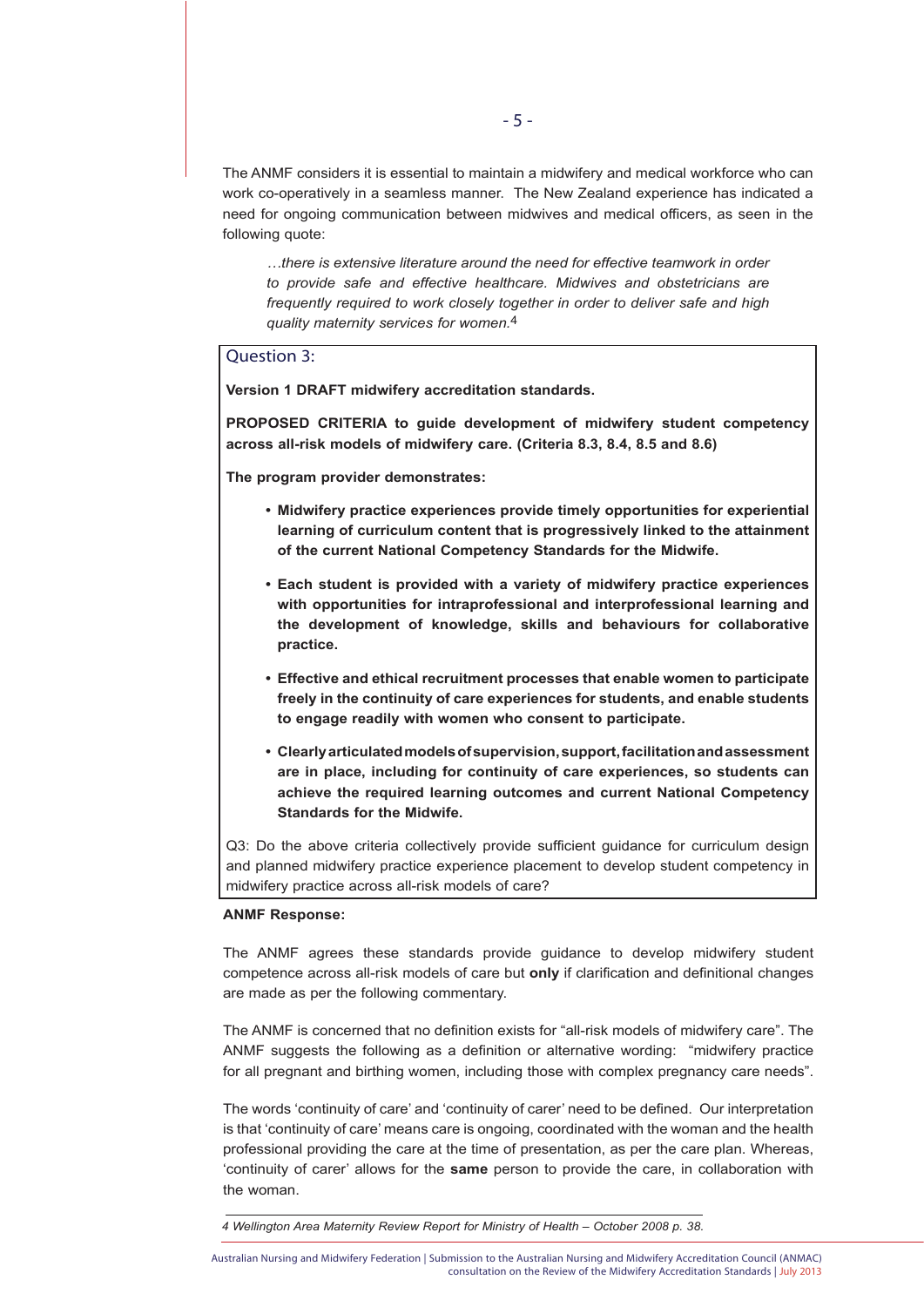To meet Standard 8.4, it is stated that "the student is to develop, knowledge and skills for collaborative practice." As it currently reads in the draft, there is an assumption that collaborative practice is the relationship between the primary carer and the woman. For inter-professional learning, there needs to be an acknowledgement of the relationship between the medical workforce (including General Practitioners and Obstetricians), the midwife and the woman. The curriculum should provide the midwifery student with the opportunity to participate in/observe the provision of care within a multidisciplinary framework.

We suggest including an additional dot point stating:

• Clearly articulated models of supervision, support, facilitation and assessment are in place, and provide for all-risk models of care, including continuity of care experiences, so students can achieve the required learning outcomes and current *National Competency Standards for the Midwife*.

If the above points are included the Standard will then be able to met with a 'yes'.

# Question 4:

Q4: Should minimum requirements for what constitutes 'engagement' in a continuity of care (CoC) experience be stipulated within the midwifery accreditation standards?

#### **ANMF Response:**

a) No, minimum requirements for CoC experiences should not be stipulated.

The ANMF supports the implementation of continuity models of care to enable women access to a known midwife for her pregnancy birth and postnatal journey. However, it is our experience that the existing requirements for students of midwifery are unnecessarily onerous. This has resulted in negativity towards this model of care as an employment option. Whilst it is critical that students gain an understanding of the nature and benefits of continuity of care there are a variety of ways in which this experience can be gained. It would be appropriate for the standard to indicate the importance of CoC experience and the fact that it can be gained through a variety of situtations. It is the ANMF's position that it is unnecessary and deleterious to mandate the number and type of continuity experiences that a student of midwifery is required to undertake.

# Question 5:

**This question is about developing a shared understanding of what constitutes 'being with' a woman as she gives birth. The current midwifery accreditation standards describe this as:**

*…where the midwifery student is directly and actively involved with the woman as she spontaneously gives birth to her baby vaginally and includes attending to third stage and initial mother and baby interaction.*

Q5: During midwifery students' practice experience, does this definition match what is being regarded as 'being with' a woman as she gives birth?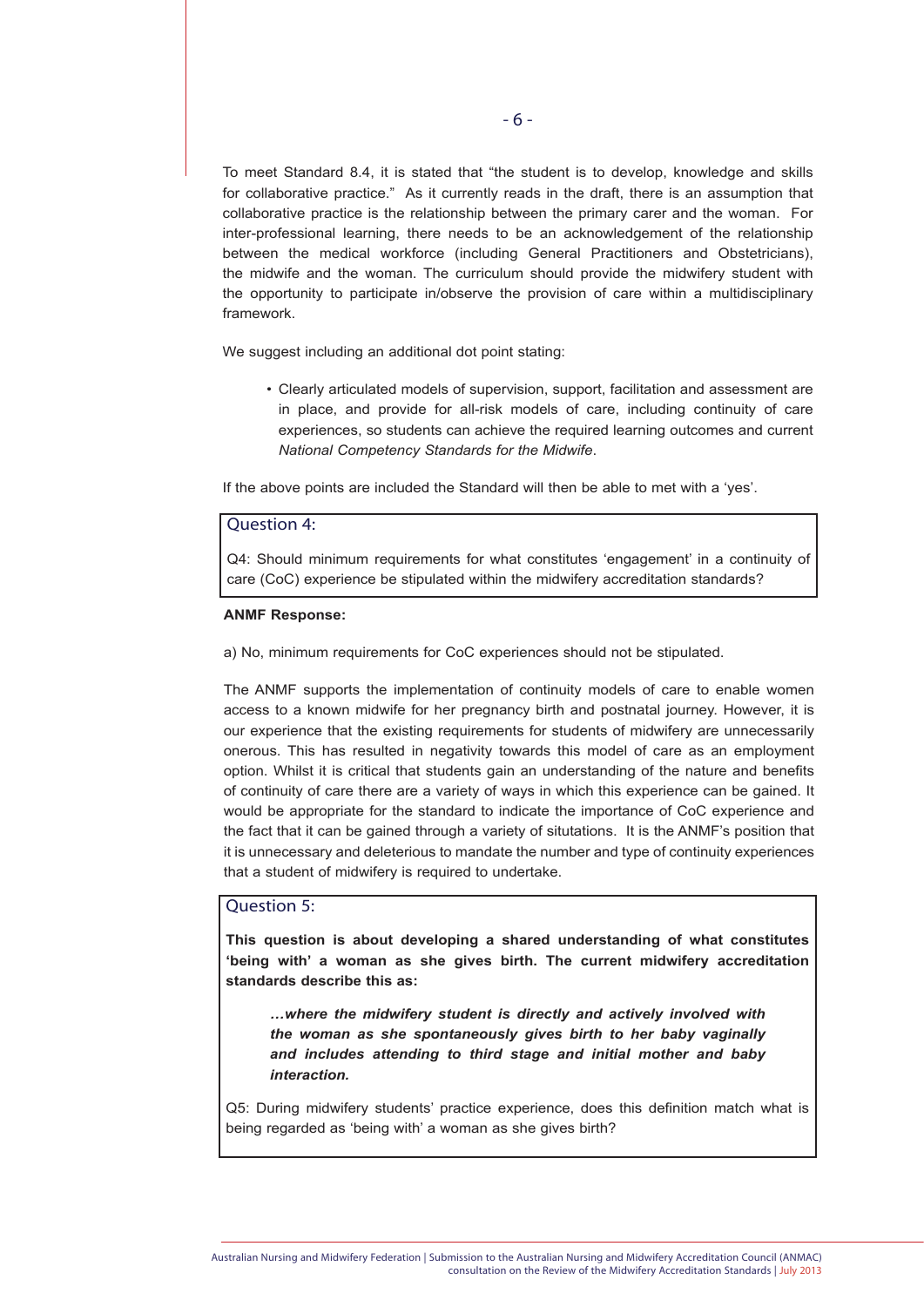#### **ANMF Response:**

b) No, this definition does not match what is regarded as 'being with' a woman when giving birth.

The ANMF suggests removal of the words "directly and actively involved" as this terminology is subject to interpretation, and for clarity, replacement with the term "accoucheur".

In addition, the ANMF contends that "attending to ... initial mother and baby interaction" is one element in the care a midwife provides after third stage, (formerly known as the "fourth stage of labour"). We suggest therefore that "being with woman" in this context stipulates the heightened observation of mother and baby. This is a critical midwifery action at this time to enable the identification and management of any signs of complication.

The suggested amended definition is as follows:

*…where the midwifery student is the accoucheur for the woman as she spontaneously gives birth to her baby vaginally and includes attending to delivery of the placenta, and the initial, heightened observation of the mother and baby to identify and manage any signs of complication and facilitating their interaction.*

# Question 6:

Q6: Should a list of minimum requirements for midwifery practice experiences (type and number) continue to be stipulated in the midwifery accreditation standards for use across all entry to practice midwifery programs?

#### **ANMF Response:**

b) Some minimum requirements should continue to be stipulated.

## Question 6:

**Please review this DRAFT list of minimum midwifery practice requirements and use the right hand column to identify any change you consider may be necessary to the type and/or minimum number of experiences required.**

**Please provide a reason for your response.**

**Type and number of minimum midwifery practice requirements**

**(i) ??\* (currently 20) continuity of care (CoC) experiences. Specific requirements of these experiences include: (with a-g following)**

#### **ANMF Response:**

Change - there should be no minimum number of Continuity of Care (CoC) experiences **prescribed**.

This does not mean that there should be no continuity of care experiences in the program, however, the number and detail can be determined by the program provider. The student outcome of an understanding of the benefits to women of this model of care is of more importance than prescribing a minimum number.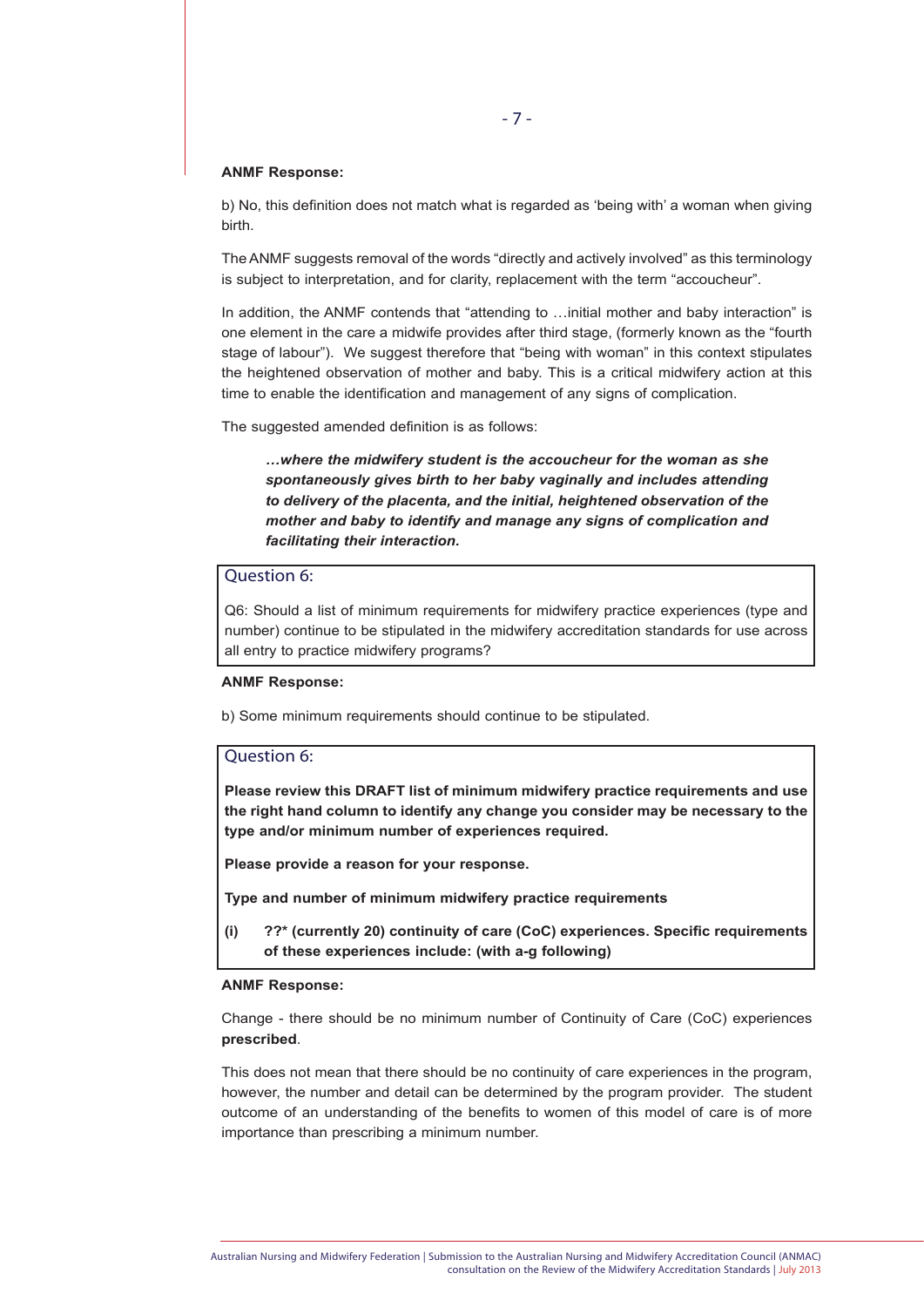# **a) enabling students to experience continuity with individual women throughout pregnancy, labour and birth and the postnatal period, irrespective of the availability of midwifery continuity of care models**

## **ANMF Response:**

Change - attendance at the birth is desirable but is not always possible. It is possible to experience the nature and benefits of continuity models of midwifery care as a student without the obligation to be present for 20 hours of the care per woman. The definition of CoC requires further discussion.

**b) participation in CoC experiences involving contact with women throughout pregnancy and continuing after birth**

#### **ANMF Response:**

No change.

# **c) supervision by a midwife (or in particular circumstances a medical practitioner qualified in obstetrics)**

#### **ANMF Response:**

Change – with a significant reduction of the number of CoC experiences required, to a realistically attainable level, the need for supervision which is not provided by a midwife should be extremely limited.

#### **d) consistent, regular and ongoing evaluation of each student's CoC experiences**

#### **ANMF Response:**

No change.

**e) CoC experiences distributed across the program and with the student fully involved in providing midwifery care with appropriate supervision**

#### **ANMF Response:**

No change - with a significant reduction of the number of CoC experiences required to a realistically attainable level this should be achievable.

**f) engagement with women during pregnancy and at antenatal visits, labour and birth as well as postnatal visits according to individual circumstances. Overall, it is recommended that students spend an average of ??\* (currently 20) hours with each woman across her maternity care episode**

#### **ANMF Response:**

Change – It is the ANMF view that a minimum number CoC experiences should not be specified and that experience in continuity models should be redefined. The numbers of hours should not be defined but rather determined by the supervising midwifery team as part of the student's clinical plan.

However, should the existing model be maintained, 20 is an excessive number of hours therefore, suggest the number of hours should be halved to 10.

#### **g) provision by the student of evidence of their engagement with each woman**

## **ANMF Response:**

No change.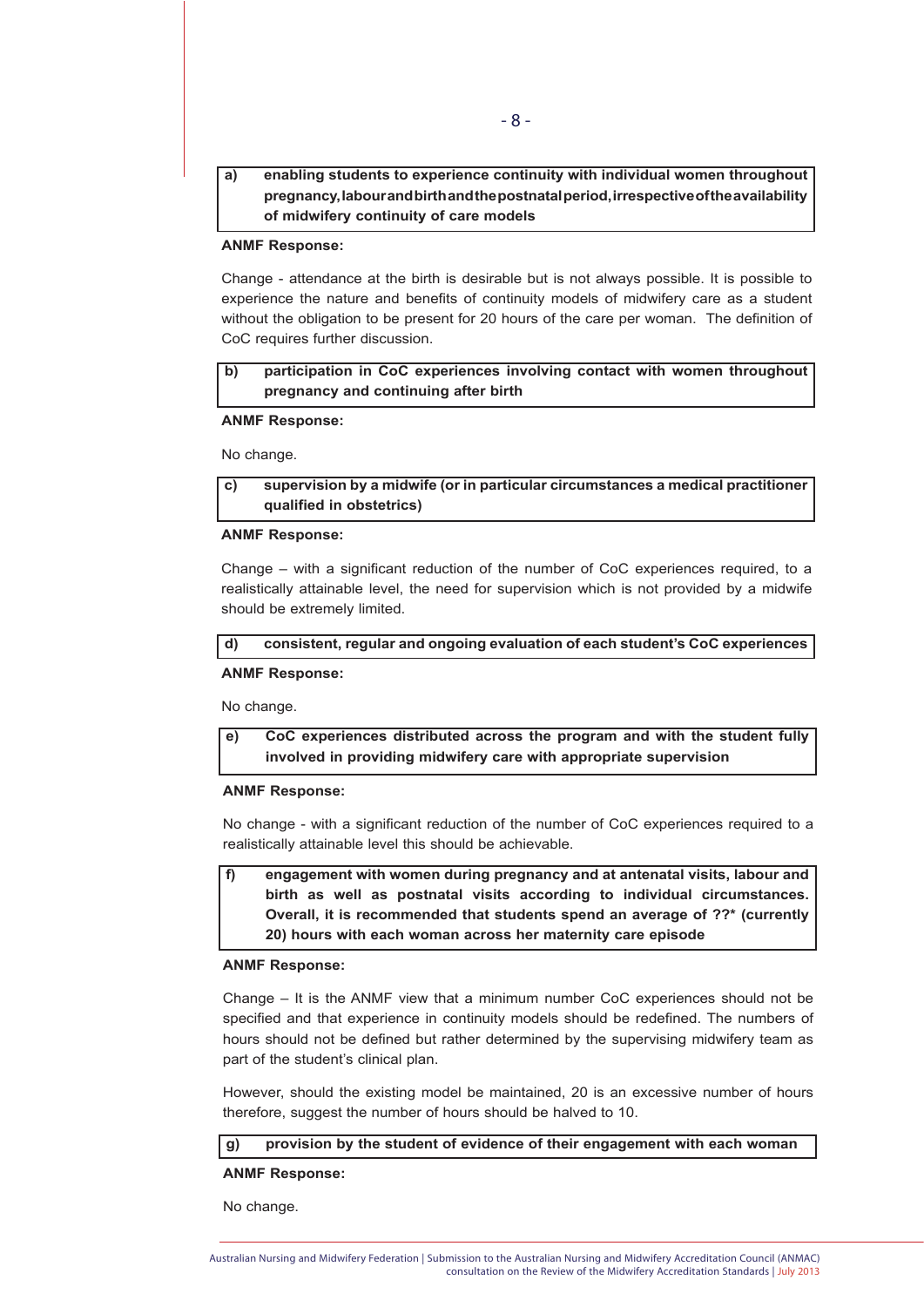# **(ii) Attendance at ???\* (currently 100) antenatal visits with women, which may include women being followed as part of CoC experiences.**

#### **ANMF Response:**

There is an absence of evidence to guide specification of minimum clinical requirements. Rather than quantifying clinical practice, ideally we should focus on having an outcomes based approach. The ANMF contends that 100 antenatal visits is excessive and that there should be no such onerous requirement. Should this approach be perpetuated, however, we would recommend the requirement is at least halved to 50.

# **(iii) Attendance at ???\* (currently 100) postnatal visits with women and their healthy newborn babies, which may include women being followed as part of CoC experiences.**

#### **ANMF Response:**

There is an absence of evidence to guide specification of minimum clinical requirements. Rather than quantifying clinical practice, ideally we should focus on having an outcomes based approach. The ANMF contends that 100 postnatal visits is excessive and that there should be no such onerous requirement. Should this approach be perpetuated, however, we would recommend the requirement is at least halved to 50.

# **(iv) 'Being with' ??\* (currently 40) women giving birth, this may include women being followed as part of CoC experiences.**

#### **ANMF Response:**

There is an absence of evidence to guide specification of minimum clinical requirements. Rather than quantifying clinical practice, ideally we should focus on having an outcomes based approach. The ANMF contends that following 40 women through pregnancy, birth and the postnatal period is excessive. Should this approach be perpetuated, however, we would recommend this requirement is halved to 20.

The ANMF understands that a primary purpose of accreditation standards is to ensure that graduates are safe and competent for practice. Prior to implementation of the 2010 Accreditation Standards, student midwives undertaking postgraduate midwifery programs were required to be the accoucheur for 20 births and to observe a number of complicated births. Having met that requirement and passed their examinations, the midwives who graduated from these courses were deemed competent to practice. The ANMF believes that a requirement for students to "be with" 40 women giving birth is not necessary to ensure safe and competent midwifery practice.

# **(v) Experience of caring for ??\* (currently 40) women with complex needs across pregnancy, labour and birth, and the postnatal period, which may include women the student is following through as part of their CoC experiences.**

## **ANMF Response:**

There is an absence of evidence to guide specification of minimum clinical requirements. Rather than quantifying clinical practice, ideally we should have an outcomes based approach. The ANMF contends that experience of caring for 40 women with complex needs is excessive. We recommend no prescription of quantity.

However, if minimum requirements are specified, we would support a requirement of caring for no more than an additional 20 women in labour and this would include women with complex pregnancies and/or labour and/or birth.

Australian Nursing and Midwifery Federation | Submission to the Australian Nursing and Midwifery Accreditation Council (ANMAC) consultation on the Review of the Midwifery Accreditation Standards | July 2013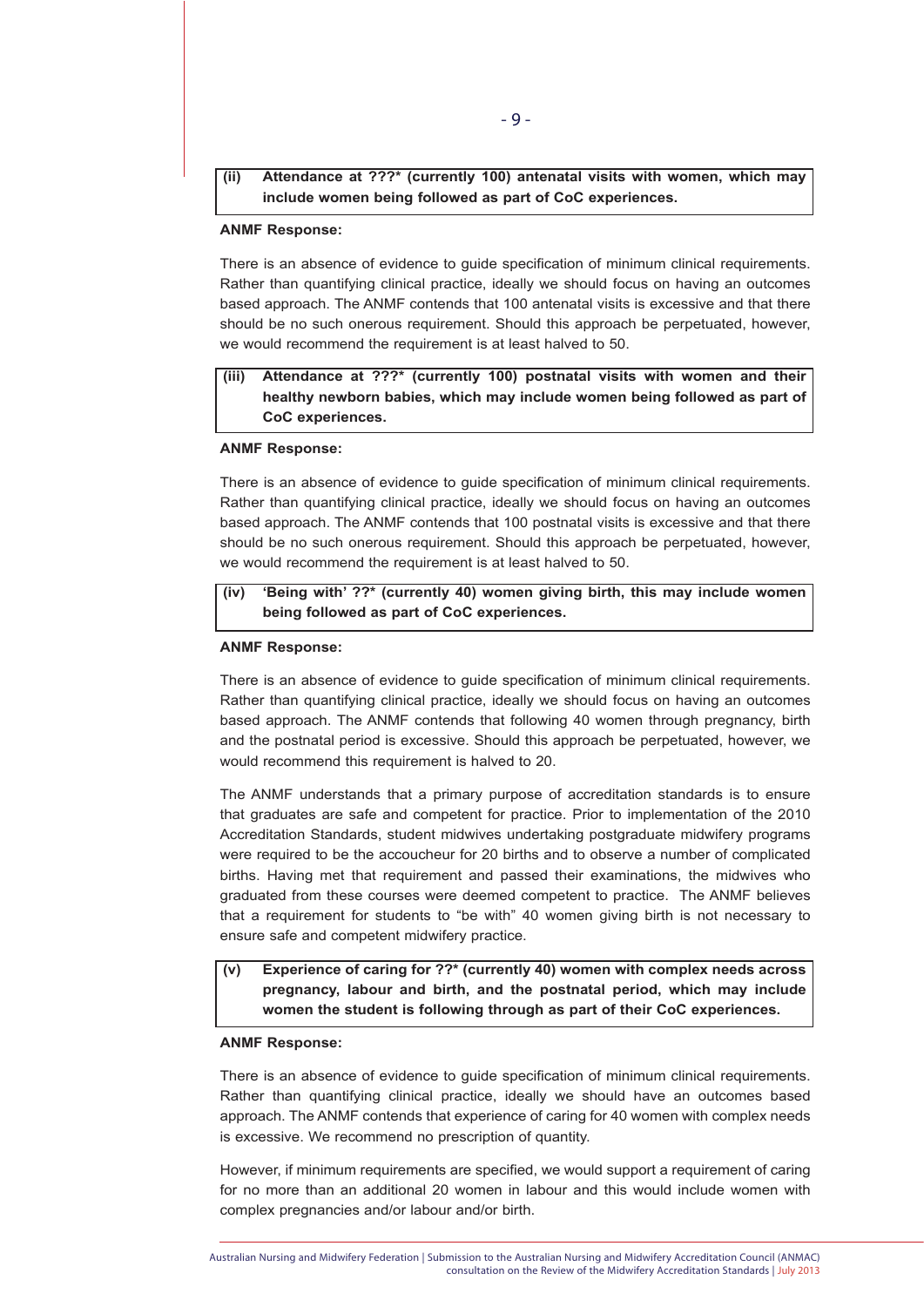**(vi) Experience in the care of babies with special needs (currently no minimum number specified).**

#### **ANMF Response:**

No change. However, "babies with special needs" should be altered to babies whose clinical needs are greater than normal, for example, require admission to a special care nursery.

**(vii) Experience in women's health and sexual health (currently no minimum number specified).**

## **ANMF Response:**

No change.

**(viii) Experience in medical and surgical care for women (currently no minimum number specified).**

**ANMF Response:**

No change.

**(viii) Experience in medical and surgical care for women (currently no minimum number specified).**

#### **ANMF Response:**

No change.

**(ix) Experience in (a-i currently have no minimum numbers specified):**

**a) antenatal screening investigations and associated counselling**

**b) referring, requesting and interpreting results of relevant laboratory tests**

**c) administering and/or supplying medicines for midwifery practice (however authorised to do so in the jurisdiction of practice)**

**d) actual or simulated midwifery emergencies, including maternal and neonatal resuscitation**

**e) actual or simulated vaginal breech birth**

**f) actual or simulated episiotomy and perineal suturing**

**g) examination of the new born**

**h) provision of care in the postnatal period up to four to six weeks following birth, including breastfeeding support**

**i) perinatal mental health issues including recognition, response and referral.**

## **ANMF Response:**

Point b) should be removed, and point c) amended to remove reference to 'supplying' medicines as these are scope of practice issues for student midwives. Point h) should be amended to remove reference to breastfeeding support and an additional point (j) added as follows:

j) provision of breast feeding support from birth throughout postnatal period.

No specified minimum numbers is supported.

Australian Nursing and Midwifery Federation | Submission to the Australian Nursing and Midwifery Accreditation Council (ANMAC) consultation on the Review of the Midwifery Accreditation Standards | July 2013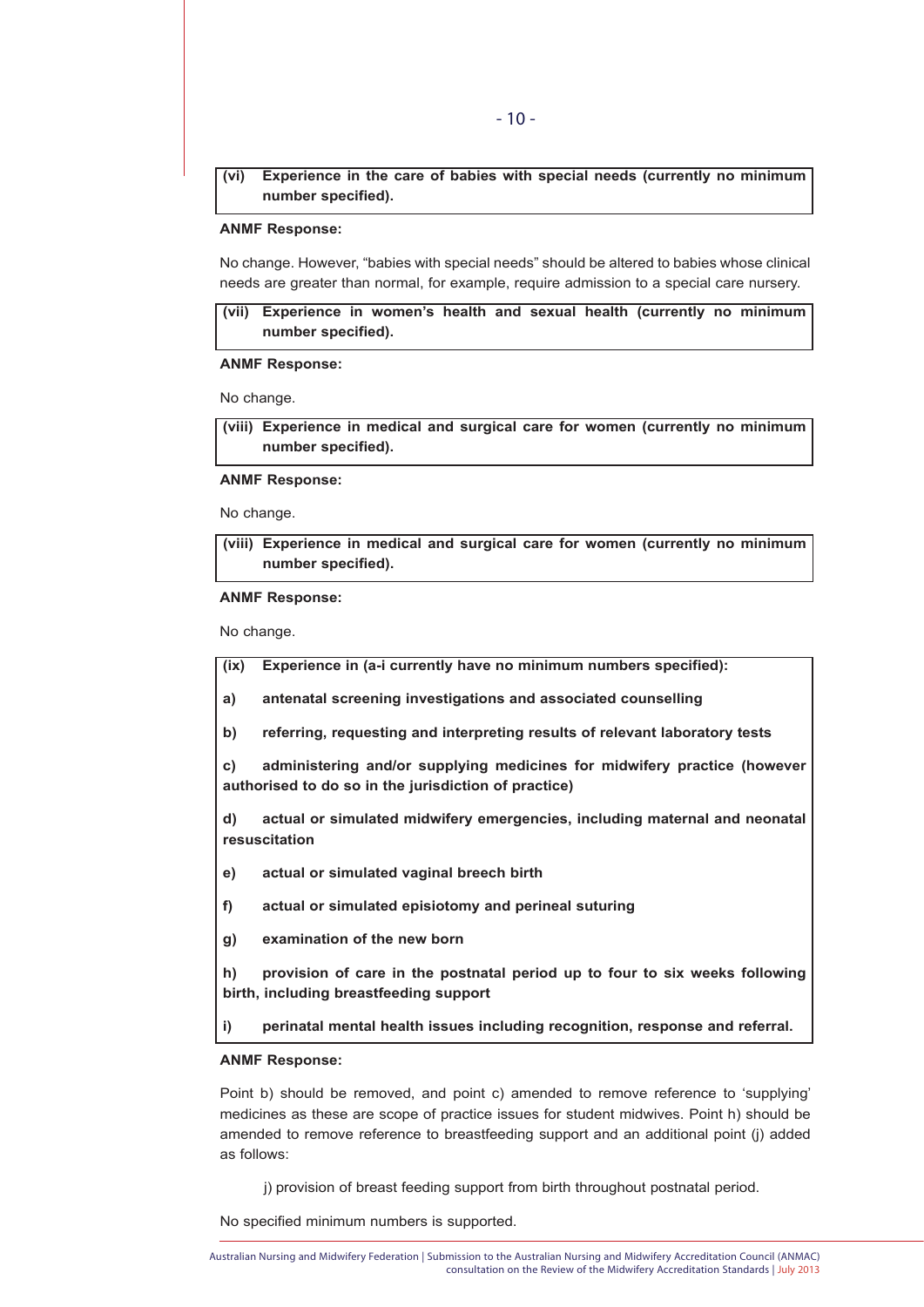# Question 8:

**Version 1 DRAFT midwifery accreditation standards.**

**PROPOSED CRITERION for 'Standard 4. Program content' to facilitate development of midwifery students' understanding of woman-centred midwifery and the midwife's role in supporting women's right of informed choice.(Criterion 4.5)**

**The program provider demonstrates:**

**• Inclusion of content that develops understanding and appreciation of consumers' perspectives of maternity care, the woman's right to make choices and the role of the midwife to provide relevant information and support the woman's informed choices.**

Q 8: Is this standalone criterion required to facilitate development of a woman-centred approach in midwifery practice?

#### **ANMF Response:**

a) Yes, the addition of this new criterion is required to facilitate the development of a woman centred approach in midwifery practice.

Suggest inclusion of an addition to the statement as follows:

• Inclusion of content that develops understanding and appreciation of consumers' perspectives of maternity care, the woman's right to make choices and the role of the midwife to provide relevant information and support the woman's informed choices, **provided that the woman's choice is not opposed to either midwifery or medical evidence based advice.**

Please provide a reason for your response.

Facilitating midwifery students understanding of woman-centred care is consistent with the teaching and learning approach that should underpin the development of all midwifery curricula. This requirement should be expanded to state that information should not only be 'relevant' but should also be 'unbiased' and 'complete' to ensure that both risks and benefits are outlined to support the woman's informed choice/s.

# Question 9:

**Version 1 DRAFT midwifery accreditation standards.**

**PROPOSED CRITERIONto guide program development and structure.(Criterion 3.7)**

**The program provider demonstrates:**

**• The minimum length of the pre-registration midwifery program for registered nurse must be at least 12 months full time.**

Q 9: What should the midwifery accreditation standards specify in regard to postgraduate program minimum length?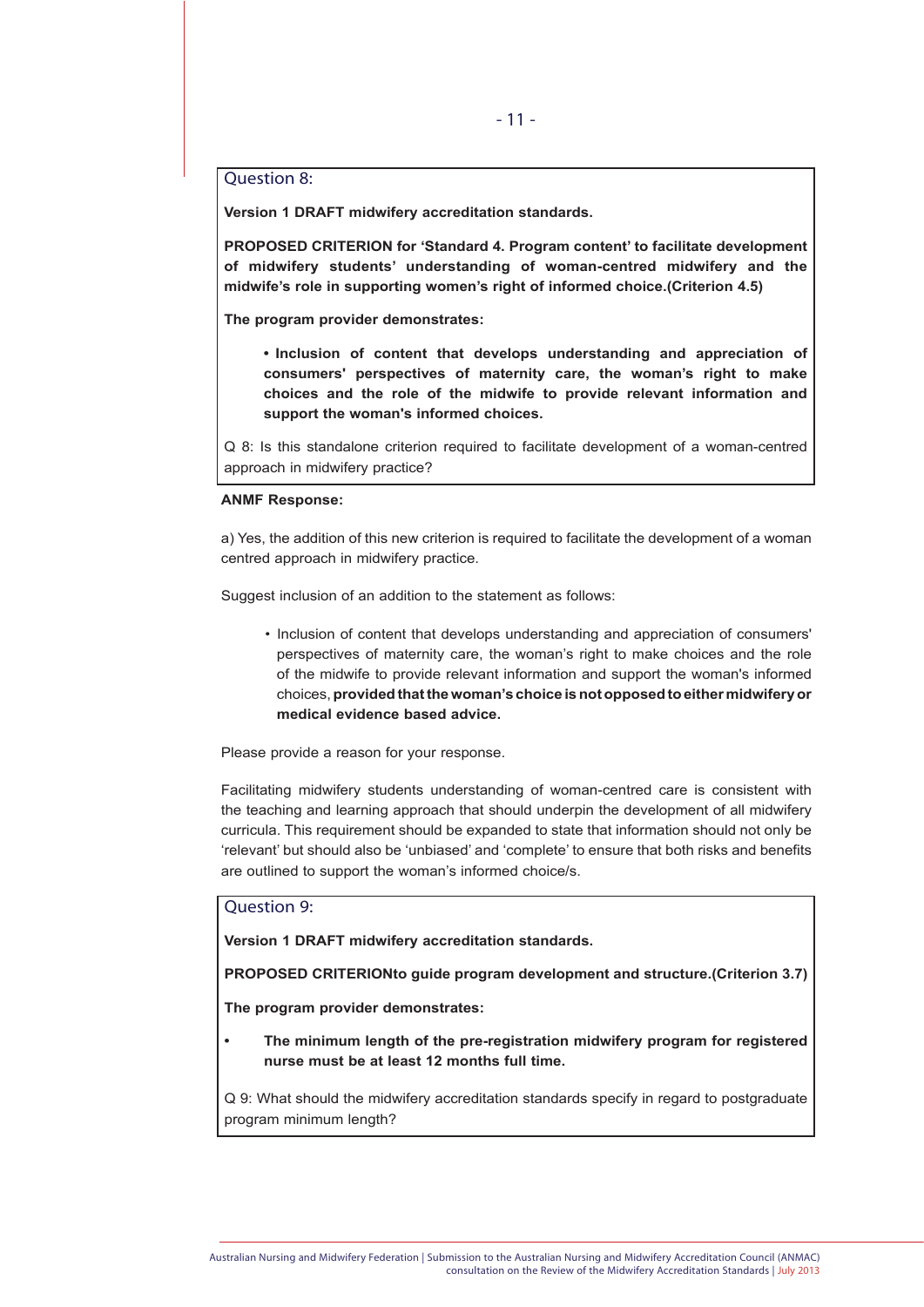## **ANMF Response:**

a) 12 months.

Please provide a reason for your response.

The ANMF is unaware of evidence indicating that the 12 month postgraduate midwifery program is of insufficient length or has produced unsafe and incompetent midwifery graduates. With a substantial reduction of the specified minimum midwifery practice requirements to a realistically attainable level there should be no need for the program length to be extended. Any extension of program length for registered nurses would only serve to negatively impact the available midwifery workforce, the effects of which would be greatest in regional and rural areas.

The 2010 Accreditation Standards significantly increased the specified minimum midwifery practice requirements to what has proven to be, in many instances, an unattainable level. There was, and is, no demonstrable need for the program length to be extended.

The length of the program should be 12 months full-time, utilising the entire year (not a university calendar) to achieve the learning outcomes for a competent novice.

Based on member feedback, the ANF believes that increasing the length of the postgraduate program will negatively impact the viability of many such programs. Adverse impacts will be felt most keenly in rural and regional areas.

Were an 18 month postgraduate program to be implemented, it is anticipated that student numbers would decline due to:

- a) difficulties faced by small employers in releasing registered nurses for study purposes; and
- b) work-life balance issues experienced by registered nurses required to spend additional time away from family and work.

# Question 9:

**Version 1 DRAFT midwifery accreditation standards.**

**PROPOSED CRITERION to guide program development and structure. (Criterion 3.8)**

**The program provider demonstrates:**

**• Theory and practice must be integrated throughout midwifery programs in equal proportions (50% theory and 50% practice).**

Q10: Should the ratio of theory to practice in the curriculum be specified within the midwifery accreditation standards?

#### **ANMF Response:**

b) No, the ratio of theory to practice should not be specified.

Go to Question 12

Please provide a reason for your response.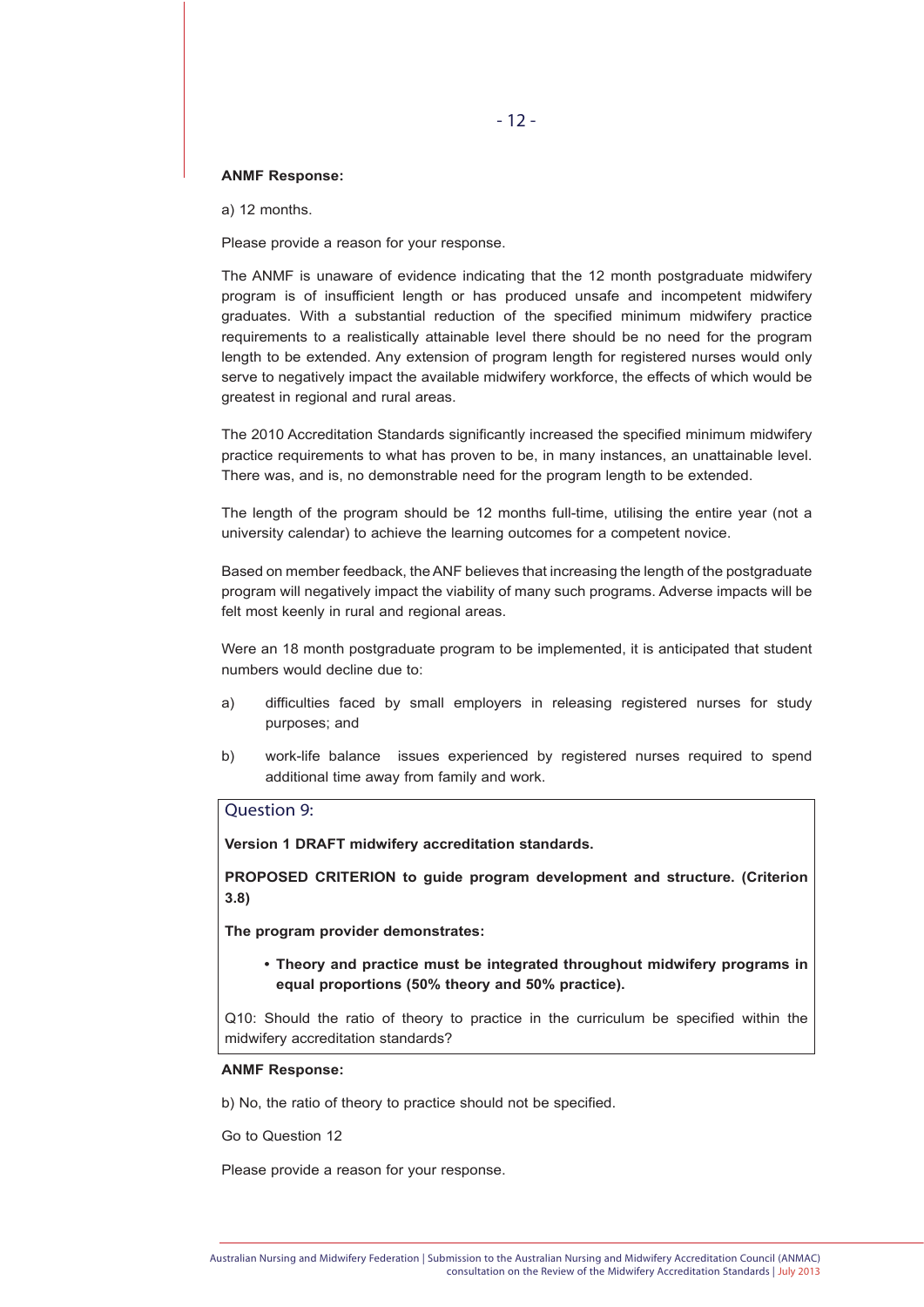The minimum number of midwifery practice requirements and experience specified will ensure that students will attain sufficient midwifery experience across the continuum of midwifery care. For consistency with the *Registered Nurse Accreditation Standards 2012*, no theory to practice ratio should be specified. The ANMF argues this is an artificial and outdated 'split' which does not fit with contemporaneous midwifery practice. This approach does not consider the practical components that are sustained during the clinical experience.

# Question 12:

**Version 1 DRAFT midwifery accreditation standards.**

**PROPOSED CRITERIONto guide program development and structure.(Criterion 3.9)** 

**The program provider demonstrates:**

**• A minimum of ????\* hours of midwifery practice experience, not inclusive of simulation activities, incorporated into the program and providing exposure to a variety of health care settings.**

## **\*To be determined**

Q12: Please consider in conjunction with your responses to Q9 and Q11. Is a criterion that specifies the minimum number of hours for midwifery practice (clinical) experience required in the midwifery accreditation standards?

#### **ANMF Response:**

a) No, a specified minimum number of midwifery practice experience hours is not required, as this does not equate with quality of experience.

## Question 13:

Q13: To facilitate effective embedding of simulation activities in midwifery curricula should the midwifery accreditation standards be explicit about the use of simulation in terms of clinical or theoretical hours?

# **ANMF Response:**

b) Yes, it is necessary for the standards to be explicit regarding the use of simulation.

Please provide a reason for your response and if you answered 'yes', please also specify what you consider is required in the midwifery accreditation standards to make explicit the use of simulation in terms of the curriculum's clinical or theoretical hours.

The explicit use of simulation should be consistent with the requirements in the *Registered Nurse Accreditation Standards 2012.* As is the case for students of nursing, there are concerns that, without clarification, simulation could be used to replace clinical hours within midwifery curricula.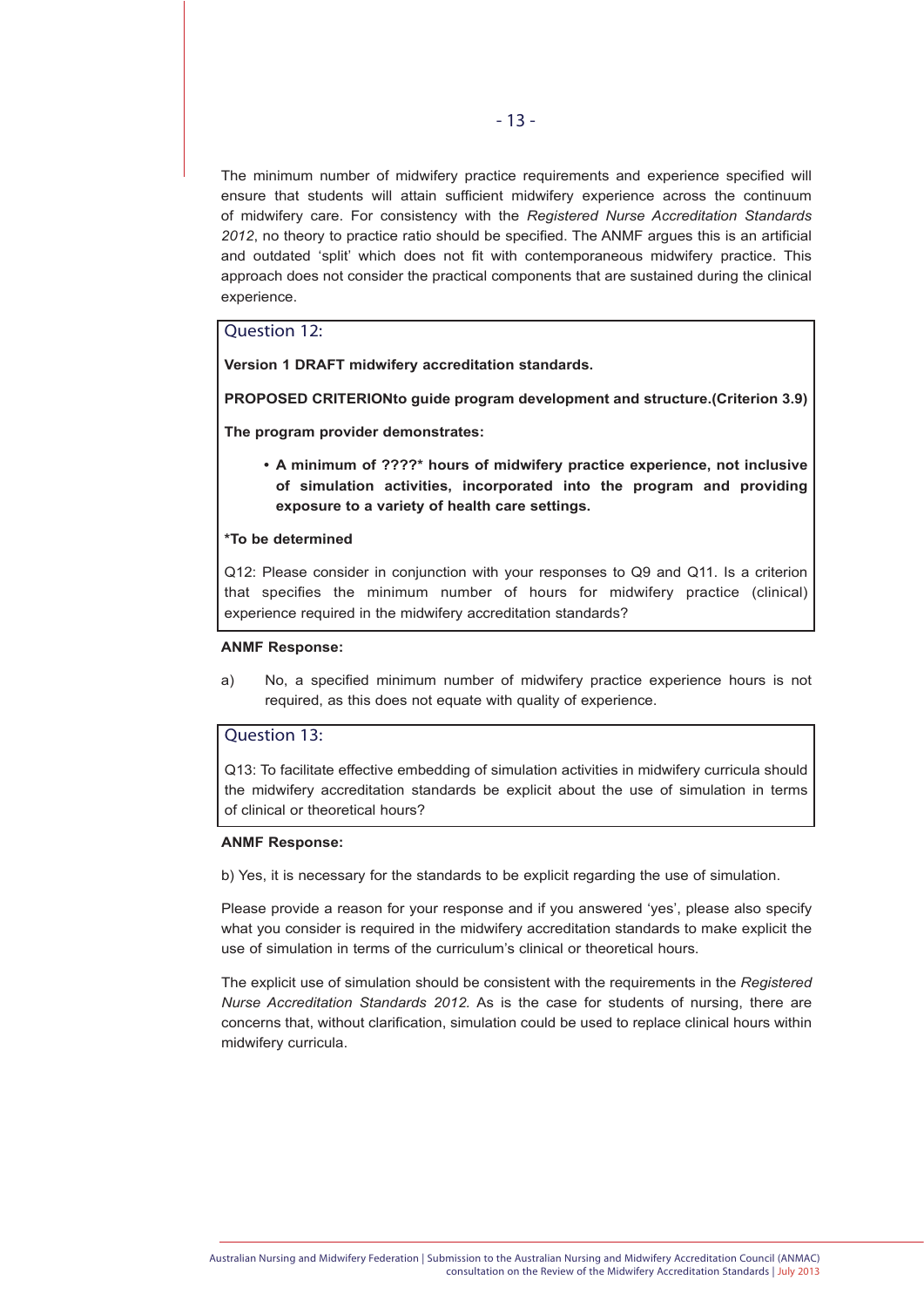# Question 14:

**Version 1 DRAFT midwifery accreditation standards.**

**PROPOSED CRITERIA to develop competence in the midwifery care of Aboriginal and Torres Strait Islander women and their families. (Criteria 1.5, 3.1 and 4.7)**

**The program provider demonstrates:**

- **• Terms of reference for relevant school committees and advisory and / or consultative groups, including partnerships with Aboriginal and Torres Strait Islander health professionals and communities.**
- **• Consultative and collaborative approaches to curriculum design and program organisation between academic staff, those working in health disciplines, students, consumers and other key stakeholders including Aboriginal and Torres Strait Islander health professionals and communities.**
- **• Inclusion of a discrete subject specifically addressing Aboriginal and Torres Strait Islander peoples' history, health, wellness and culture. Midwifery practice issues relevant to Aboriginal and Torres Strait Islander peoples and communities are also appropriately embedded into other subjects across the curriculum.**

Q14: Are these criteria collectively sufficient to support the development of culturally competent midwifery practice?

#### **ANMF Response:**

a) Yes, these criteria provide sufficient support for the development of culturally competent midwifery practice.

The ANF insists that this remain exclusively Aboriginal and Torres Strait Islander focused.

# Question 15:

**Version 1 DRAFT midwifery accreditation standards.**

**PROPOSED CRITERIA to support Aboriginal and Torres Strait Islander people entering the midwifery workforce.(Criteria 6.8 and 7.4)**

**The program provider demonstrates:**

- **• Aboriginal and Torres Strait Islander peoples are encouraged to enrol and a range of support needs are provided to those students.**
- **• Staff recruitment strategies:**
	- **o are culturally inclusive and reflect population diversity,**
	- **o take affirmative action to encourage participation from Aboriginal and Torres Strait Islander peoples.**

Q15: Are these criteria collectively sufficient to support Aboriginal and Torres Strait Islander people entering the midwifery workforce?

#### **ANMF Response:**

a) Yes, these criteria provide sufficient support for entry to the midwifery workforce.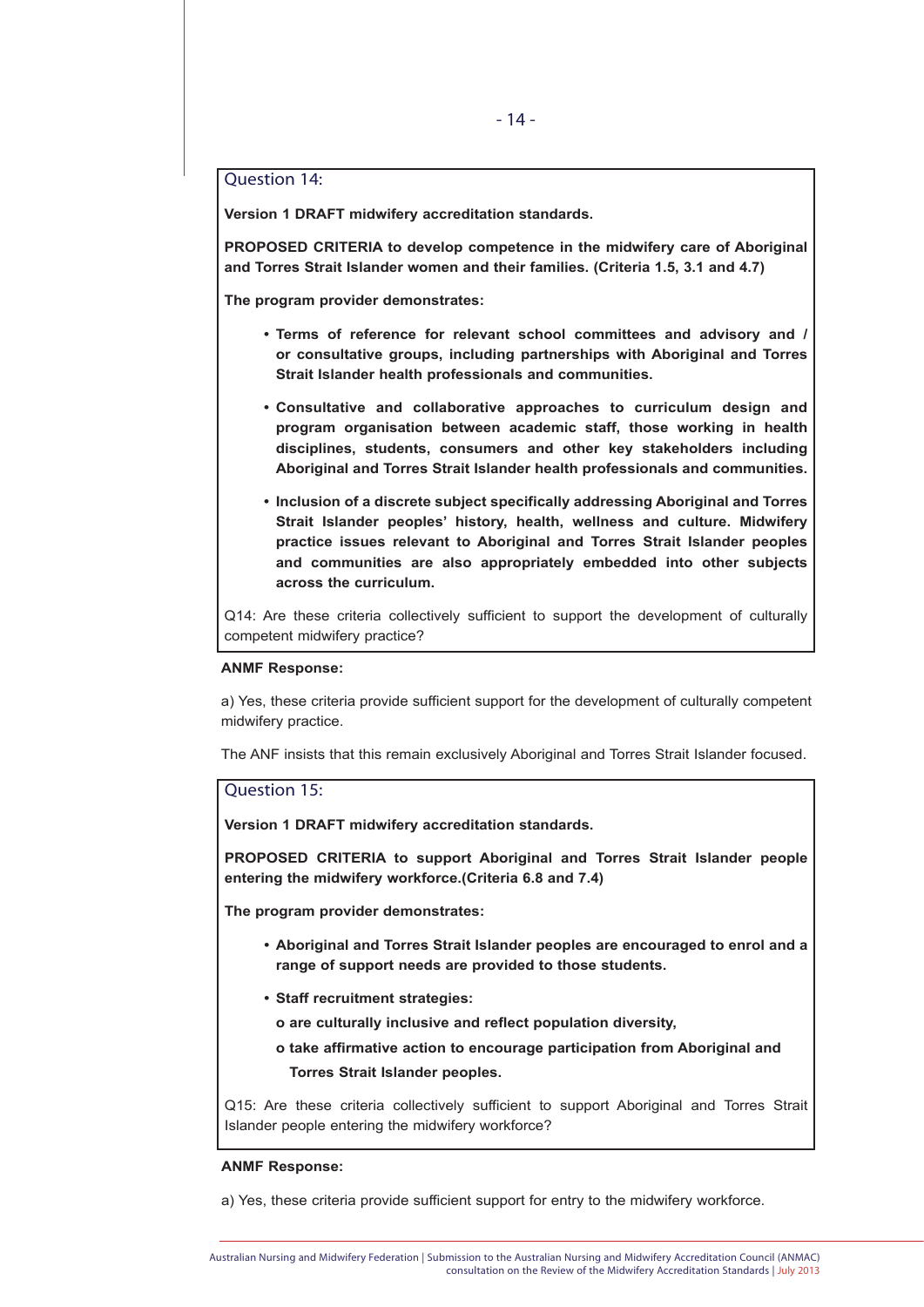# Question 16:

**Version 1 DRAFT midwifery accreditation standards.**

**PROPOSED CRITERIA to support the development of competency in midwifery care for women experiencing high risk pregnancy and childbirth.(Criteria 3.3, 3.12, 4.1, 4.2, 4.6, 8.3, 8.4 and draft minimum midwifery practice experience requirements 5, 6 and 8).**

**The program provider demonstrates:**

- **• A map of subjects against the current National Competency Standards for the Midwife which clearly identifies the links between learning outcomes, assessments and required graduate competencies.**
- **• Midwifery practice experience in Australia is included towards the end of the program to consolidate the acquisition of competence and facilitate transition to practice. A summative assessment is made at this time against all National Competency Standards for the Midwife in a midwifery practice setting.**
- **• A comprehensive curriculum document, based on the conceptual framework discussed in Standard 2, that includes:**
- **• linkages between subject objectives, learning outcomes and their assessment and the national competencies,**
- **• a midwifery practice experience plan across a variety of midwifery practice settings.**
- **• The central focus of the program is on midwifery and contemporary midwifery practice; this comprises how woman-centred midwifery care and primary health care principles underpin the National Competency Standards for the Midwife and how regional, national and international maternity care priorities, research, policy and reform are incorporated.**
- **• Inclusion of subject matter that gives students an appreciation of the diversity of Australian culture and develops their knowledge of cultural respect and safety.**
- **• Midwifery practice experiences provide timely opportunities for experiential learning of curriculum content that is progressively linked to the attainment of the current National Competency Standards for the Midwife.**
- **• Each student is provided with a variety of midwifery practice experiences with opportunities for intraprofessional and interprofessional learning and the development of knowledge, skills and behaviours for collaborative practice.**
- **• Minimum midwifery practice experience requirements**
- **• Experience of caring for ?? (currently 40)women with complex needs across pregnancy, labour and birth, and the postnatal period, which may include women the student is following through as part of their continuity of care experiences.**
- **• Experience in the care of babies with special needs.**
- **• Experience in medical and surgical care for women.**

**\*To be determined**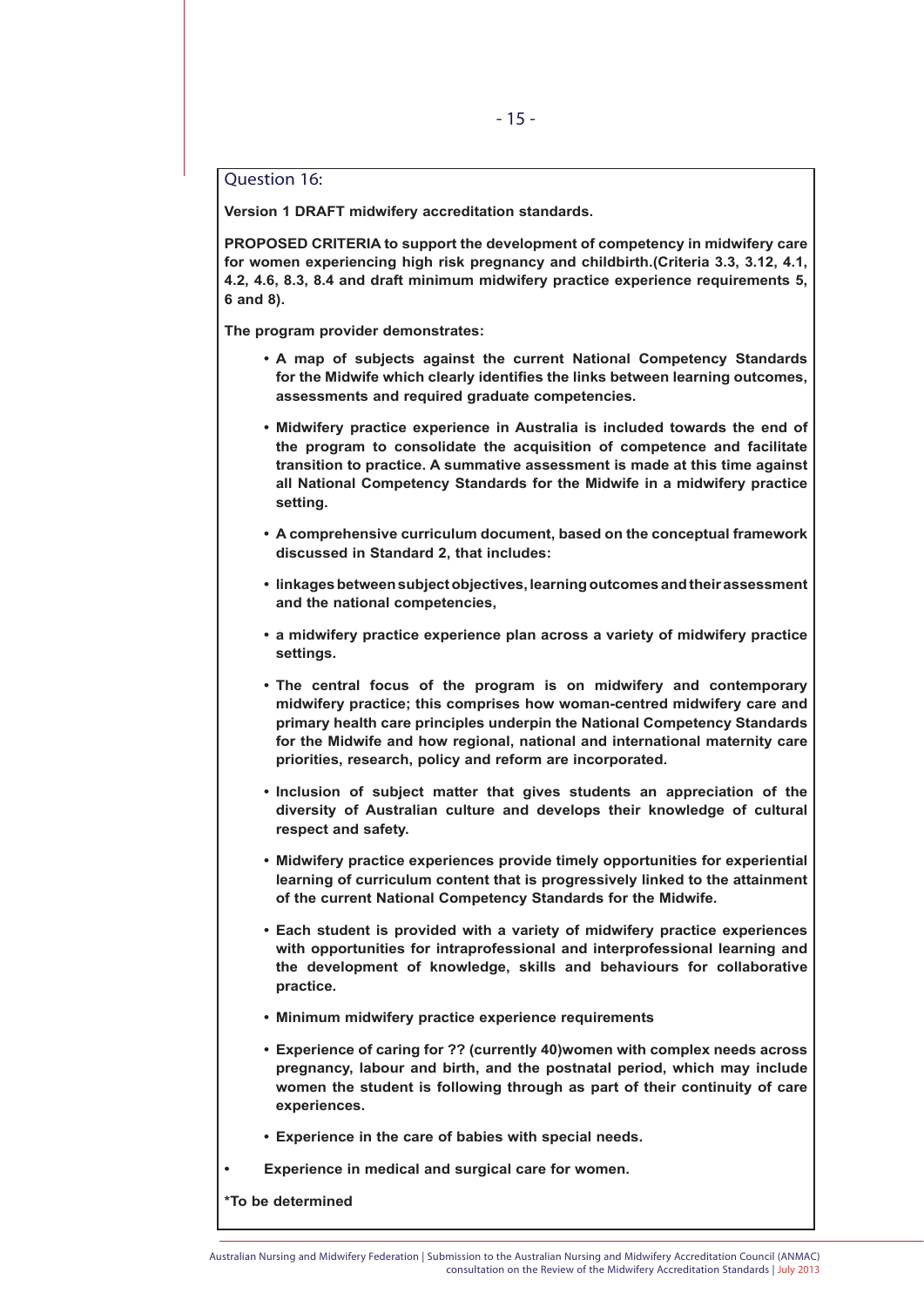Q16: Please consider in conjunction with your responses to Questions 6 and 7 (ie whether or not to stipulate the minimum midwifery practice experience requirements).

Do the above standards provide sufficient guidance for curriculum design and midwifery practice experience placements to support the development of student competency in the care of women and babies with complex needs?

#### **ANMF Response:**

a) Yes, these criteria guide the development of student competency in the care of women and babies with complex needs.

The ANF suggests the inclusion of an additional point as follows:

• A midwifery practice experience plan across a variety of midwifery practice settings which involves a range of low and high risk pregnant women.

As noted in our responses to Q6 and Q7, some minimum requirements are supported and our rationales are detailed above.

As also mentioned earlier, the ANMF believes that midwives must be competent to effectively identify variance from normal and to collaborate with medical officers to manage unwell women.

The New Zealand Ministry of Health has recommended that all staff involved in the care of pregnant women should undertake regular training in the management of obstetric emergencies.5 The ANMF believes that these priorities must be reflected in the Australian midwifery curriculum.

# Question 17:

Q17: Do the midwifery accreditation standards need to give separate and specific guidance to the education provider for the Bachelor of Midwifery, dual degrees (nursing and midwifery) or postgraduate midwifery programs?

#### **ANMF Response:**

a) No, separate and specific guidance is not required as the same standards should apply to all entry to practice midwifery programs.

# Question 18:

Q18: Should the midwifery accreditation standards contain specific criteria for the Bachelor of Midwifery component of the dual degree in terms of, for example, length of program or sequencing and proportion of midwifery practice experience?

## **ANMF Response:**

a) No, specific criteria for Dual Degrees is not required.

*5 Perinatal and Maternity Morbidity in NZ in 2006. 2nd Report to the Minister for Health June 2007 – June 2008.*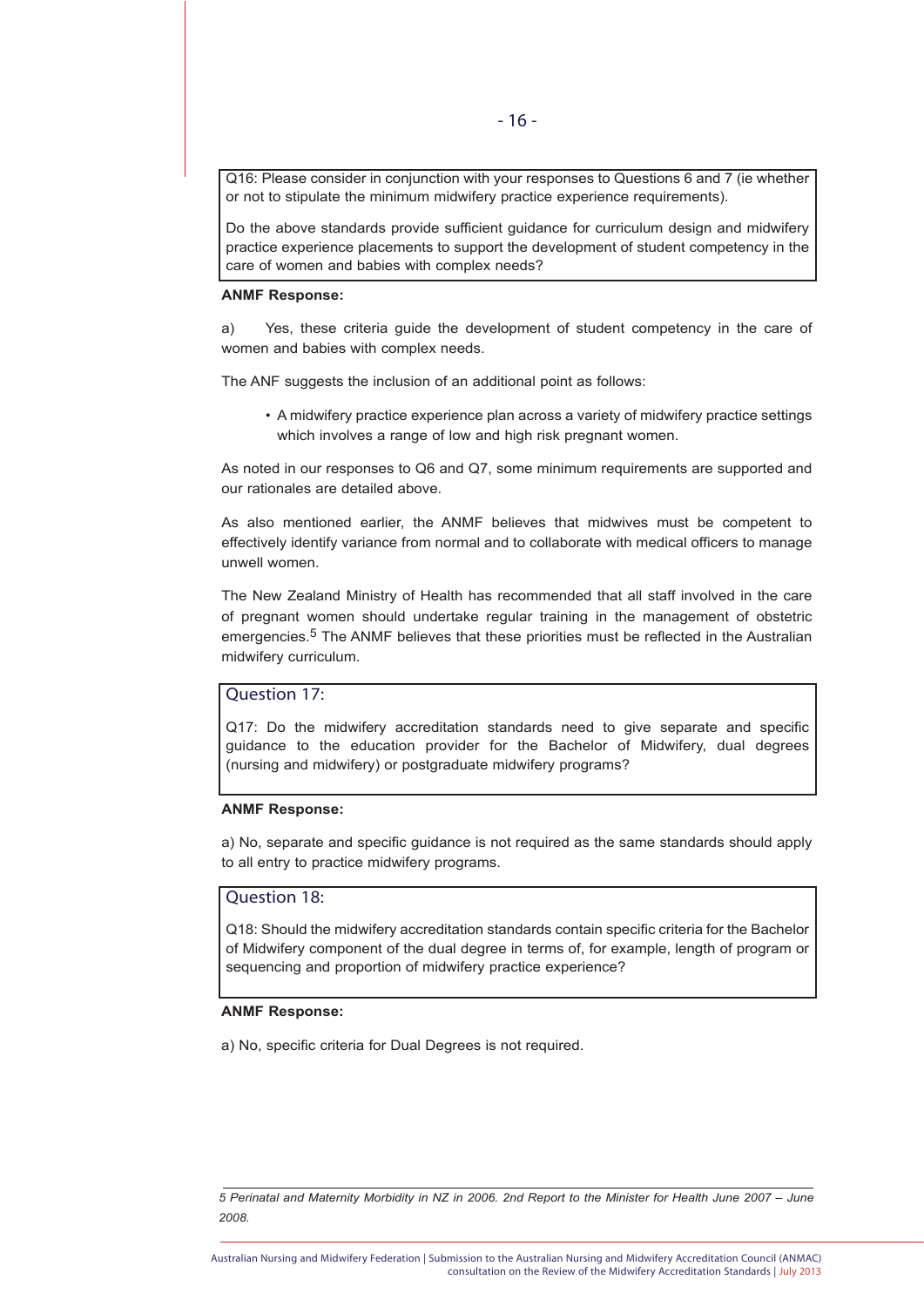# Question 19:

**Version 1 DRAFT midwifery accreditation standards.**

**PROPOSED CRITERION to facilitate the midwifery student's transition to practice as a graduate midwife.(Criterion 3.12)**

**The program provider demonstrates:**

**• Midwifery practice experience in Australia is included towards the end of the** 

**program to consolidate the acquisition of competence and facilitate transition to practice. A summative assessment is made at this time against all National Competency Standards for the Midwife in a midwifery practice setting.**

Q19: Within the context of accreditation standards for entry to practice midwifery programs: Is this criterion sufficient to facilitate the midwifery student's transition to practice as a graduate midwife?

#### **ANMF Response:**

a) Yes, this criterion facilitates transition to practice.

a) However, it should be acknowledged in the criterion that midwifery practice experience should be a continual learning experience which is integrated and consolidated throughout the program. Therefore, the journey through the midwifery program will provide a confident and competent novice which enables a smooth and successful transition to midwifery practice as a registered midwife.

# Question 20:

Q20: Within the context of accreditation standards for entry to practice midwifery programs: Are there other areas where the draft midwifery accreditation standards – Version 1 require amendment or change to ensure they adequately prepare midwives for beginning practice in the context of contemporary Australian maternity services?

#### **ANMF Response:**

There is a need to strengthen reference throughout the draft midwifery accreditation standards – Version 1, to the issues of safety and quality. Focus on a wellness model in midwifery education must be balanced by education in aspects of illness including noncommunicable diseases, and co-morbidities of women, particularly with the increase in maternal age, leading to increased complexity of care for women and/or their babies (especially premature babies). The Australian health system requires a midwifery workforce capable of providing safe, quality care, compliant with current National Safety and Quality Health Service Standards. Standard 9 of these national standards, for example, relates to "recognising and responding to clinical deterioration in Acute Health Care."

In a 2010 study, Pollock et al stated that severe maternal morbidity mainly occurs in young and previously healthy women. The occurrence is relatively frequent and the incidence is increasing. A UK prospective study found that 1.2% of all pregnant women  $(≥ 24$  weeks gestation) experienced at least one of the following four serious complications: severe haemorrhage, severe pre-eclampsia, sepsis or uterine rupture. A Victorian record-linkage study found that in 2002, hysterectomy associated with post-partum haemorrhage occurred nearly three times more frequently than in 1999.6

*6 Pollock, W, Sullivan, E, Nelson, S and King, J. Capacity to monitor severe maternal morbidity in Australia. Australian and New Zealand Journal of Obstetrics and Gynaecology 2008 Vol 48 pp. 17-25.*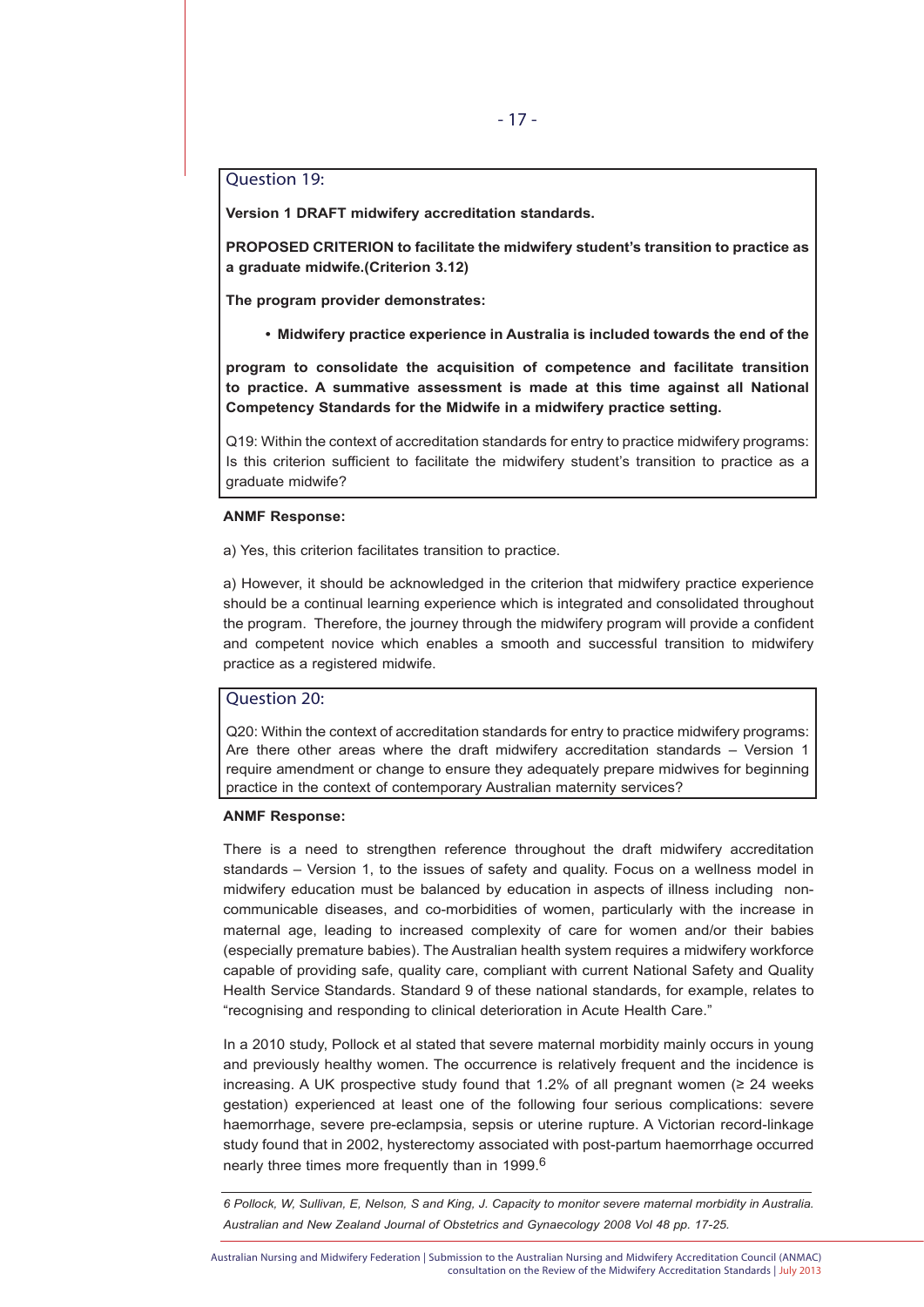The ANMF welcomes the work currently being undertaken to improve the quality of maternal morbidity data in Australia and believes that the most up to date information should be considered by ANMAC when determining curriculum priorities for the education of midwives in Australia.

Further commentary relates to amendments required for specific Standards as follows:

#### **Standard 2.1**

The ANF recommends that the curriculum be underpinned by principles of safety and quality and risk management. In addition to those stated in Standard 2.1: woman centred philosophy, primary health care principles, and an education philosophy.

## **Standard 4.2**

The ANF notes that in this Standard "international maternity care priorities, research, policy and reform" carries equal weight with "regional and national maternity care priorities, research policy and reform" in determining contemporary midwifery practice.

Whilst it is important for students to gain knowledge of international circumstances, the ANF contends that this should not be a core principle underpinning the curriculum. *The Registered Nurse Accreditation Standards 2012* do not give such weight to international circumstances.

The ANF maintains that the primary focus of the education of midwives in Australia is to provide a workforce for Australian circumstances. The Australian system of maternity care is unique in the world, and whilst some evidence based practices can be adapted to conditions in our country, many other practices are not suitable for the Australian environment.

## **Standard 4.5**

This Standard relates to inclusion of content in the curriculum pertaining to the role of the midwife in the provision of relevant information and support to the woman to enable an informed choice.

The ANF is aware of a number of circumstances where the provision of information to women is inconsistent and this has led to episodes of inter- professional and intra-professional conflict. Two Coroners have found it necessary to make comment on the type of information that should be provided to women and their families as outlined below.

Victorian Coroner Kim Parkinson, in findings into the death of a baby, noted that "the professional obligation is to progress the discussion with the patient." She made a recommendation that "the Minister for Health give consideration to developing… an information resource to enable prospective parents to be fully informed of the issues associated with the various birthing options"7

South Australian Deputy State Coroner Schapel, in inquest findings into the death of three babies, recommended: "…education in the form of written advice distributed generally to the public be provided in respect of... matters concerning homebirth".<sup>8</sup>

*8 Findings of Inquest into the deaths of Tate Spencer-Koch, Jahli Hobbs and Tully Kavanah 6 June, 2012*

*<sup>7</sup> Finding into the death of Joseph Thurgood-Gates, Coroner's Court of Victoria 10 May, 2013. COR 2010 4851*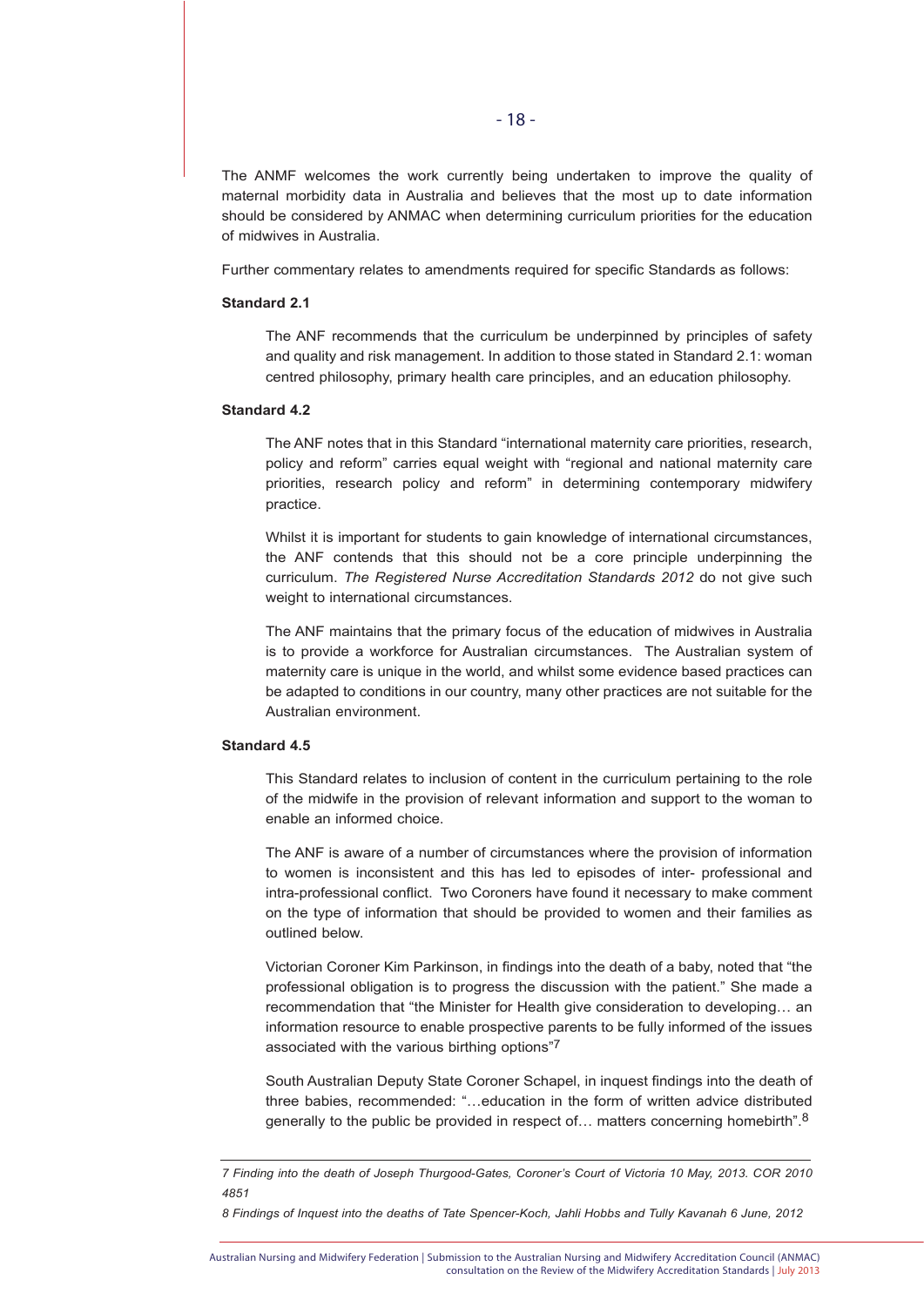The ANF recommends that the curriculum provide greater emphasis on the nature of information provided to women. Information must be complete to enable a woman to make an informed choice. The relevant legislation relating to informed choice should be an integral part of the curriculum, including reference to current legal cases.

#### **Standards 8.1, 8.2, 8.5, 8.6, 8.7 and 8.9**

This Standard relates to the Management of Midwifery Practice Experience. Students and women have not been adequately protected by the current Standard. The ANF is aware of a significant number of cases where unethical recruitment of women and work health and safety risks to students have occurred. The research by McLachlan et al $9$  supports the widespread anecdotal evidence available to the ANF. The ANF submits that any review of the Continuity of Care experience must also include a review of Standard 8

#### **Glossary and Abbreviations**

The ANF submits that this section of the Standards will require review. In particular the terms "being with woman", "continuity of care experience" "woman centred care" and "cultural safety" are currently the subject of consultation within the current Review. Additional terms should also be included following consultation and review: "all-risk models", and "midwifery practice".

*9 McLachlan, H, Newton, M, Nightingale H, Morrow, J, and Kruger, G. Exploring the 'follow-through experience': A statewide survey of midwifery students and academics conducted in Victoria, Australia. Midwifer. 2013. Available at: http://dx.doi.org/10.1016/j.midw.2012.12.017* 

Australian Nursing and Midwifery Federation | Submission to the Australian Nursing and Midwifery Accreditation Council (ANMAC) consultation on the Review of the Midwifery Accreditation Standards | July 2013